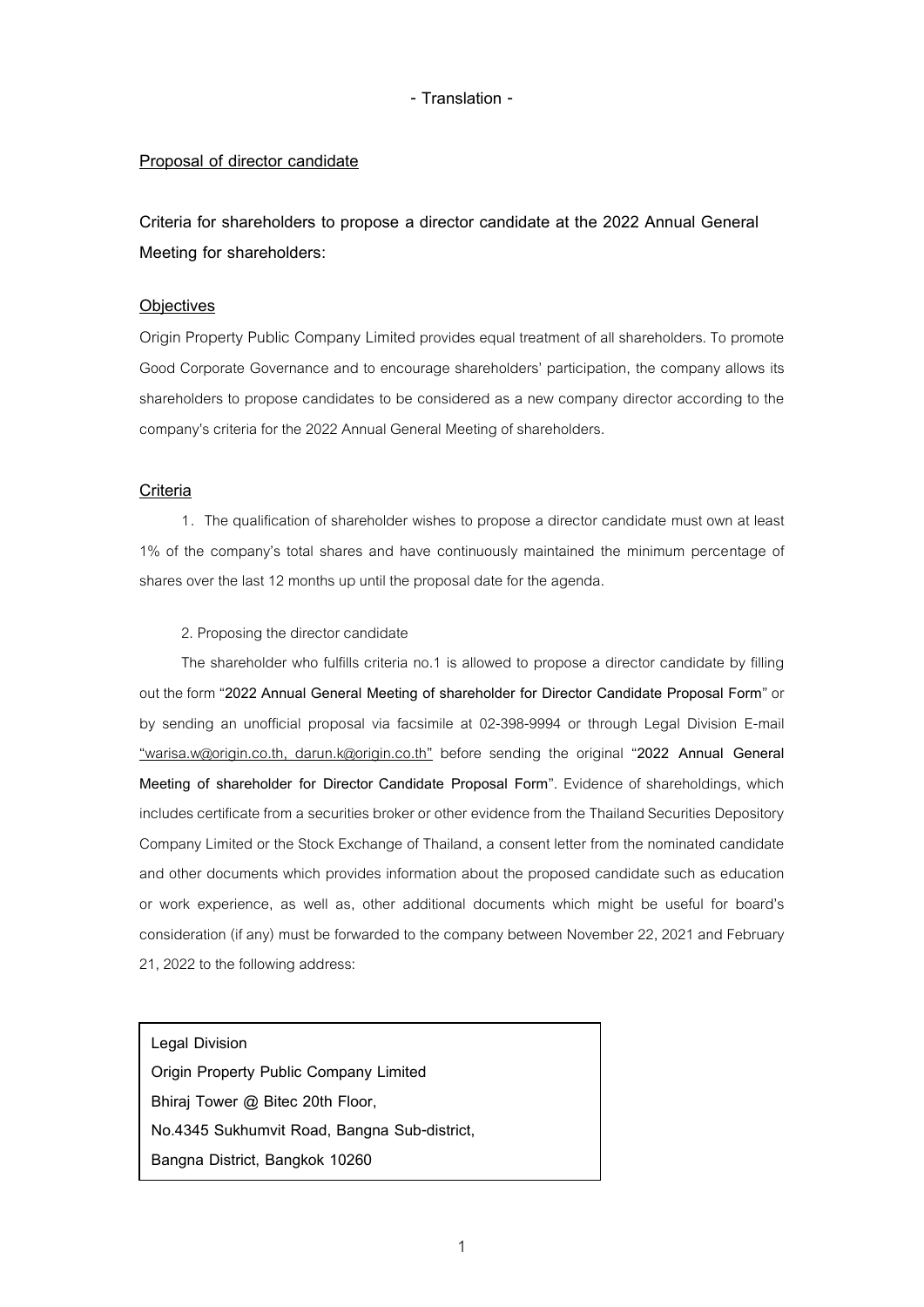In case a group of shareholders would like to propose a director candidate, each shareholder must fill out and sign the "2022 Annual General Meeting of shareholder for Director Candidate Proposal Form" before these are submitted to the company.

3. The company's selection committee will consider qualified candidates with complete, accurate, and adequate evidence and propose these to the board of directors for consideration. The names of the candidates who receive consent from the board of directors will be part of the director's appointment agenda at the 2022 Annual General meeting of shareholder. The shareholder whom made the proposal for a candidate, whom did not gain the boards consent, will receive clarification from the company on the issue either through the company's website or other appropriate means of communication by March 2022.

4. The company reserves the rights not to proposal of director candidate. In case the shareholders do not fill the form completely or not enclosed evidences of their shareholders completely as following the regulation of company's provided.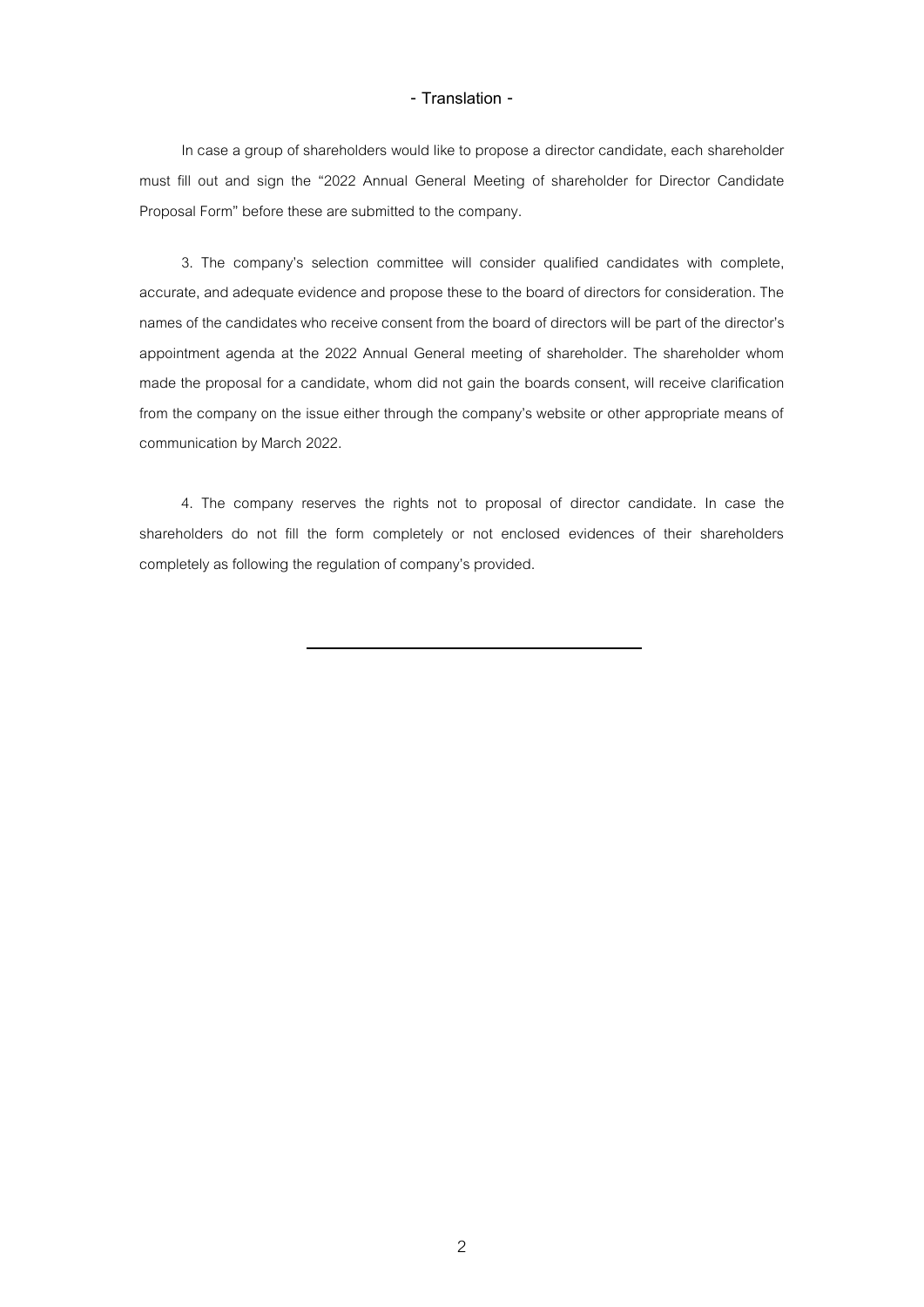# 2022 Annual General Meeting of shareholder for Director Candidate Proposal Form Origin Property Public Company Limited

| General Meeting of shareholder:                          |                                  |  |  |  |
|----------------------------------------------------------|----------------------------------|--|--|--|
|                                                          |                                  |  |  |  |
|                                                          |                                  |  |  |  |
|                                                          |                                  |  |  |  |
| <b>Brief history</b>                                     |                                  |  |  |  |
|                                                          |                                  |  |  |  |
|                                                          |                                  |  |  |  |
|                                                          |                                  |  |  |  |
| Education background:                                    |                                  |  |  |  |
|                                                          |                                  |  |  |  |
|                                                          |                                  |  |  |  |
|                                                          |                                  |  |  |  |
| Work experience:                                         |                                  |  |  |  |
|                                                          |                                  |  |  |  |
|                                                          |                                  |  |  |  |
|                                                          |                                  |  |  |  |
| Current directorship position in other listed companies: |                                  |  |  |  |
|                                                          |                                  |  |  |  |
| Type of director                                         |                                  |  |  |  |
| ( ) Company director                                     | ) Executive director<br>$\left($ |  |  |  |
| () Audit committee                                       | $\left($                         |  |  |  |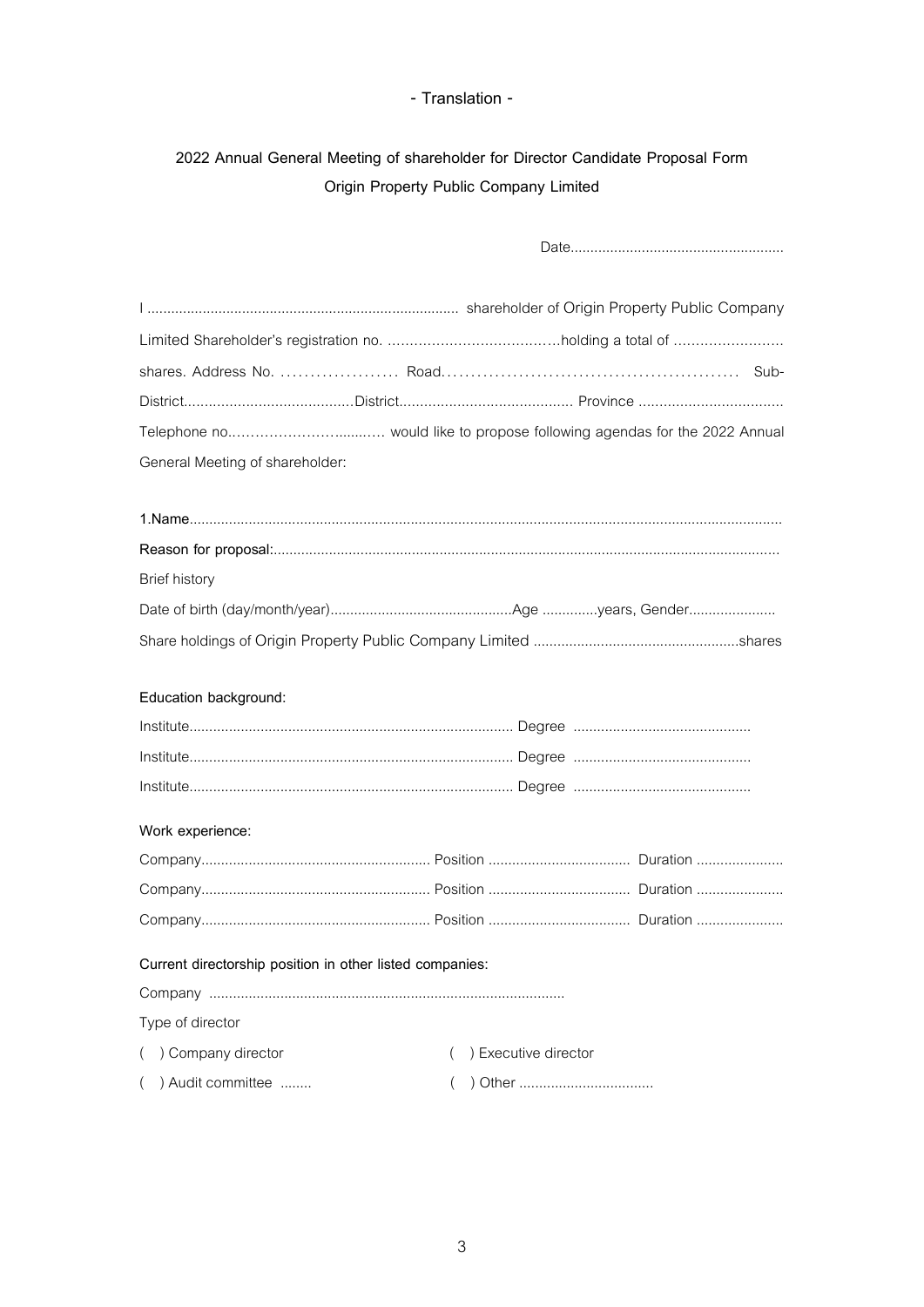| Type of director                                         |                                  |
|----------------------------------------------------------|----------------------------------|
| ( ) Company director                                     | ) Executive director             |
| () Audit committee                                       |                                  |
|                                                          |                                  |
| Type of director                                         |                                  |
| ( ) Company director                                     | ) Executive director<br>$\left($ |
| () Audit committee                                       |                                  |
|                                                          |                                  |
| Type of director                                         |                                  |
| ( ) Company director                                     | ) Executive director<br>$\left($ |
| () Audit committee                                       |                                  |
|                                                          |                                  |
|                                                          |                                  |
| <b>Brief history</b>                                     |                                  |
|                                                          |                                  |
|                                                          |                                  |
| Education background:                                    |                                  |
|                                                          |                                  |
| Institute                                                |                                  |
|                                                          |                                  |
| Work experience:                                         |                                  |
|                                                          |                                  |
|                                                          |                                  |
|                                                          |                                  |
| Current directorship position in other listed companies: |                                  |
|                                                          |                                  |
| Type of director                                         |                                  |
| () Company director                                      | ) Executive director<br>$\left($ |
| () Audit committee                                       |                                  |